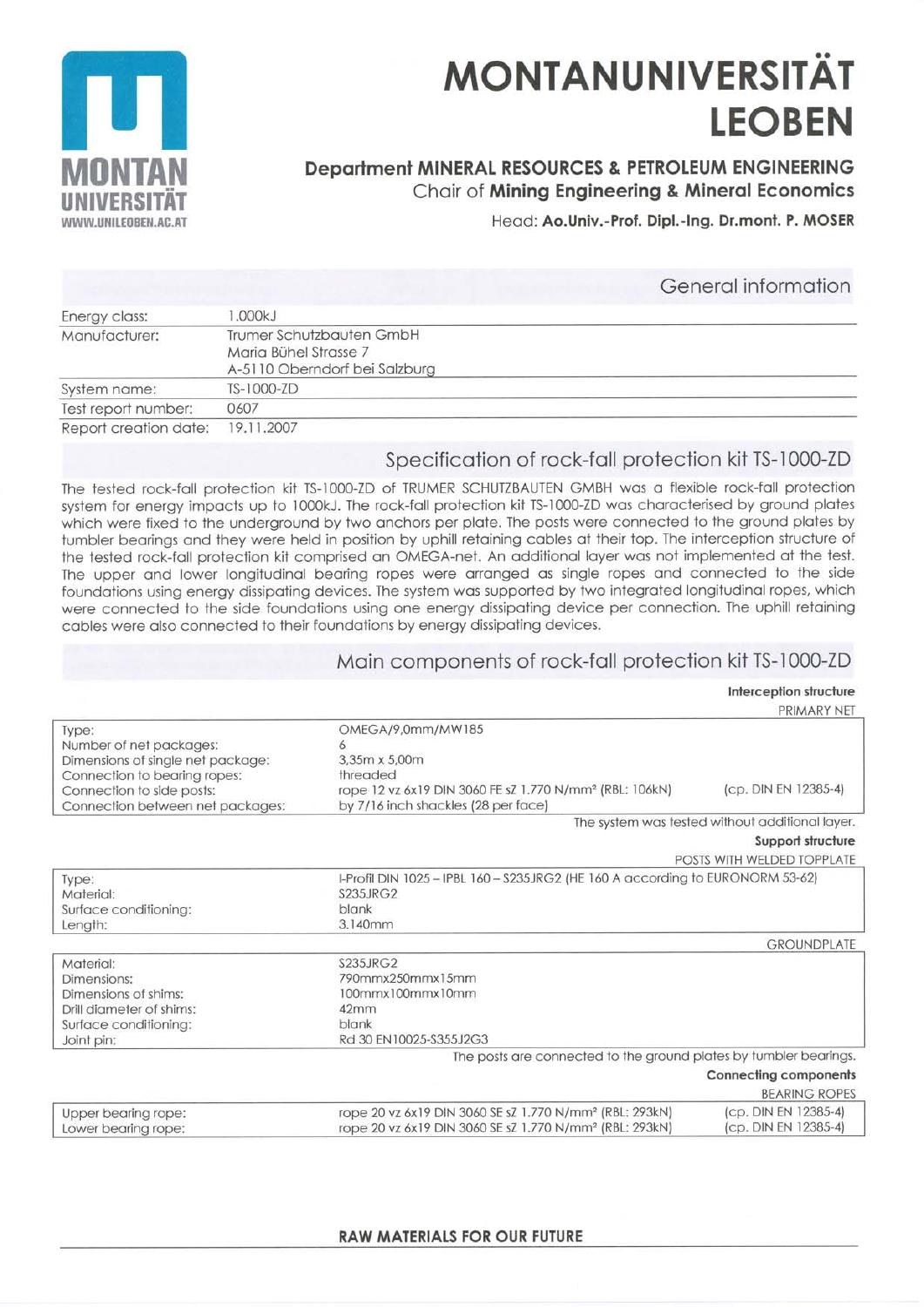|                            |                                                                     |                                                                                             |                                          | <b>SUPPORTING ROPES</b>                               |  |  |
|----------------------------|---------------------------------------------------------------------|---------------------------------------------------------------------------------------------|------------------------------------------|-------------------------------------------------------|--|--|
| Supporting ropes (2times): | rope 18 vz 6x19 DIN 3060 SE sZ 1.770 N/mm <sup>2</sup> (RBL: 238kN) |                                                                                             |                                          | (cp. DIN EN 12385-4)                                  |  |  |
|                            |                                                                     |                                                                                             |                                          | <b>RETAINING AND SIDE ROPES</b>                       |  |  |
| Side cables:               |                                                                     | (cp. DIN EN 12385-4)<br>rope 16 vz 6x19 DIN 3060 SE sZ 1.770 N/mm <sup>2</sup> (RBL: 188kN) |                                          |                                                       |  |  |
| Uphill retaining cables:   |                                                                     | (cp. DIN EN 12385-4)<br>rope 16 vz 6x19 DIN 3060 SE sZ 1.770 N/mm <sup>2</sup> (RBL: 188kN) |                                          |                                                       |  |  |
|                            |                                                                     |                                                                                             |                                          | <b>Energy dissipating devices</b>                     |  |  |
|                            | ENERGY DISSIPATING DEVICES IN BEARING ROPES                         |                                                                                             |                                          | ENERGY DISSIPATING DEVICES IN SUPPORTING ROPES        |  |  |
| Type:                      | AVT phx/FLA30x60/2,5W                                               | Type:                                                                                       | AVT phx/FLA25x60/5,5W                    |                                                       |  |  |
| Material:                  | St 37-2 (S235JR)                                                    | Material:                                                                                   | St 37-2 (S235JR)                         |                                                       |  |  |
| Diameter:                  | 200 mm                                                              | Diameter:                                                                                   | $200$ mm                                 |                                                       |  |  |
| Position:                  | at the right and left foundations                                   | Position:                                                                                   | at the right and left foundations        |                                                       |  |  |
| Connection to rope:        | 7/8 inch shackle                                                    | Connection to rope:                                                                         | <sup>3</sup> / <sub>4</sub> inch shackle |                                                       |  |  |
| Connection to anchor:      | 7/8 inch shackle                                                    | Connection to anchor:                                                                       | $\frac{3}{4}$ inch shackle               |                                                       |  |  |
| Number:                    | 1 element per connection                                            | Number:                                                                                     | element per connection                   |                                                       |  |  |
| Surface conditioning:      | blank                                                               | Surface conditioning:                                                                       | blank                                    |                                                       |  |  |
|                            |                                                                     |                                                                                             |                                          | ENERGY DISSIPATING DEVICES IN UPHILL RETAINING CABLES |  |  |
| Type:                      | AVT phx/FLA25x60/1,5W                                               |                                                                                             |                                          |                                                       |  |  |
| Material:                  | St 37-2 (S235JR)                                                    |                                                                                             |                                          |                                                       |  |  |
| Diameter:                  | $200$ mm                                                            |                                                                                             |                                          |                                                       |  |  |
| Position:                  | at the uphill anchors                                               |                                                                                             |                                          |                                                       |  |  |
| Connection to rope:        | 3/4 inch shackle                                                    |                                                                                             |                                          |                                                       |  |  |
| Connection to anchor:      | 3/4 inch shackle                                                    |                                                                                             |                                          |                                                       |  |  |
| Number:                    | 1 element per connection                                            |                                                                                             |                                          |                                                       |  |  |
| Surface conditioning:      | blank                                                               |                                                                                             |                                          |                                                       |  |  |

#### Summory of test results

The tested rock-foll profection kit TS-1000-ZD of TRUMER SCHUTZBAUTEN GMBH wos hit by o block of reinforced concrete with o moss of 3.l64kg ond o velocity of 27,37m/s. The impoct wos ploced in o height of 1,624m. The ongle of block trajectory was determined with 33,52°. The impact energy was determined with 1.186kJ. The maximum horizontal system elongation was 5,502m. The block was stopped and caught by the rock-fall protection kit and did not touch the ground during the lest until lhe system reoched the moximum elongotion. The whole impoct energy was absorbed by the tested rock-fall protection kit. The energy impact caused an irreversible deformation of the interception structure in the place of the impact. A few wires of the bearing and supporting ropes were shopworn at the guiding devices of the inner posts. The energy dissipating devices in the longitudinal bearing ropes and supporting ropes were stretched but still hod obout 38% of lheir deformotion copocily ofter the fest. The energy dissipating devices of the retaining cables in the middle module of the rock-fall protection were stretched up to 60% of their deformotion copocities. As o consequence of fhe impoct the nominol height of the rock-foll protection kil was reduced from 3,033m to 2,029m, which means a residual height of the tested system of 66,90% of its nominal height.

## Affirmotion of test report no. 0602

The chair of Mining Engineering and Mineral Economics at the University of Leoben confirms that test report no. 0607 about the testing of rock-fall protection kit TS-1000-ZD is correct in respect of content and matter of fact.

The rock-fall protection kit TS-1000-ZD of Trumer Schutzbauten GmbH was tested according to the future "Guideline For European Technical Approval of Falling Rock Protection Kits" and has passed the Maximum Energy Level (MEL) test.

According to the test criterion "residual height" the system is classified as System of Category A (residual height > 50% nominol height).

TANUNIVERSITA  $\overline{M}$ & Leoben, the  $\lambda$  | ||||| $\lambda$ 99  $\prod$ 4l  $\alpha$ .\*  $\lfloor \cdot \rfloor$  $\wedge$  :  $\vee$  .  $\bigcup$  a dum \  $\cup$ **ipipl.-Ing. Christian Heiss)** Ao.Univ.-Prof. Dipl.-Ing. Dr.mont. Peter Moser)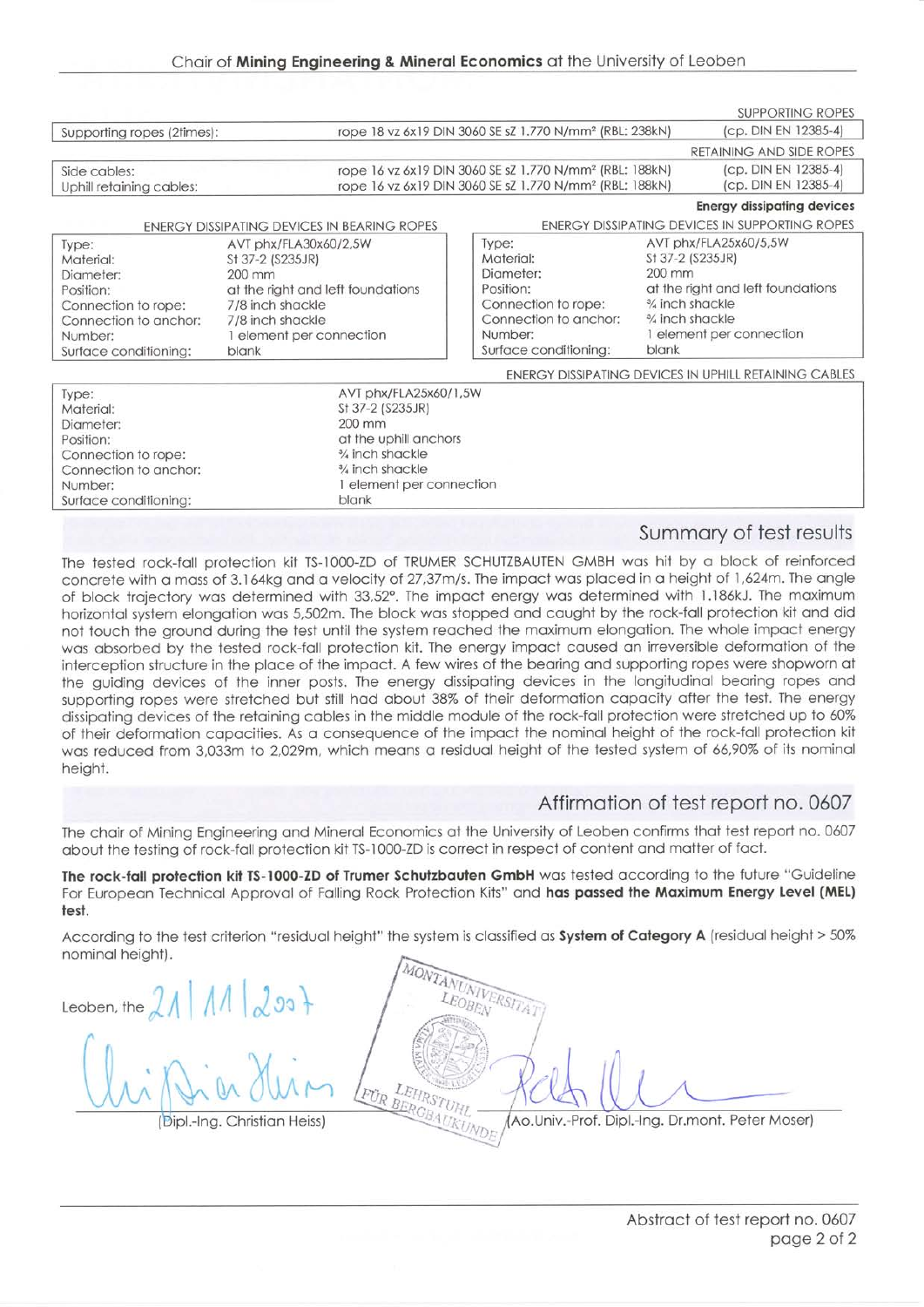

E

**TRUMER**<br>Schutzbauten

Rockfall Protection System TS-1000 - Lateral View Rockfall Protection System TS-1000 · Lateral View